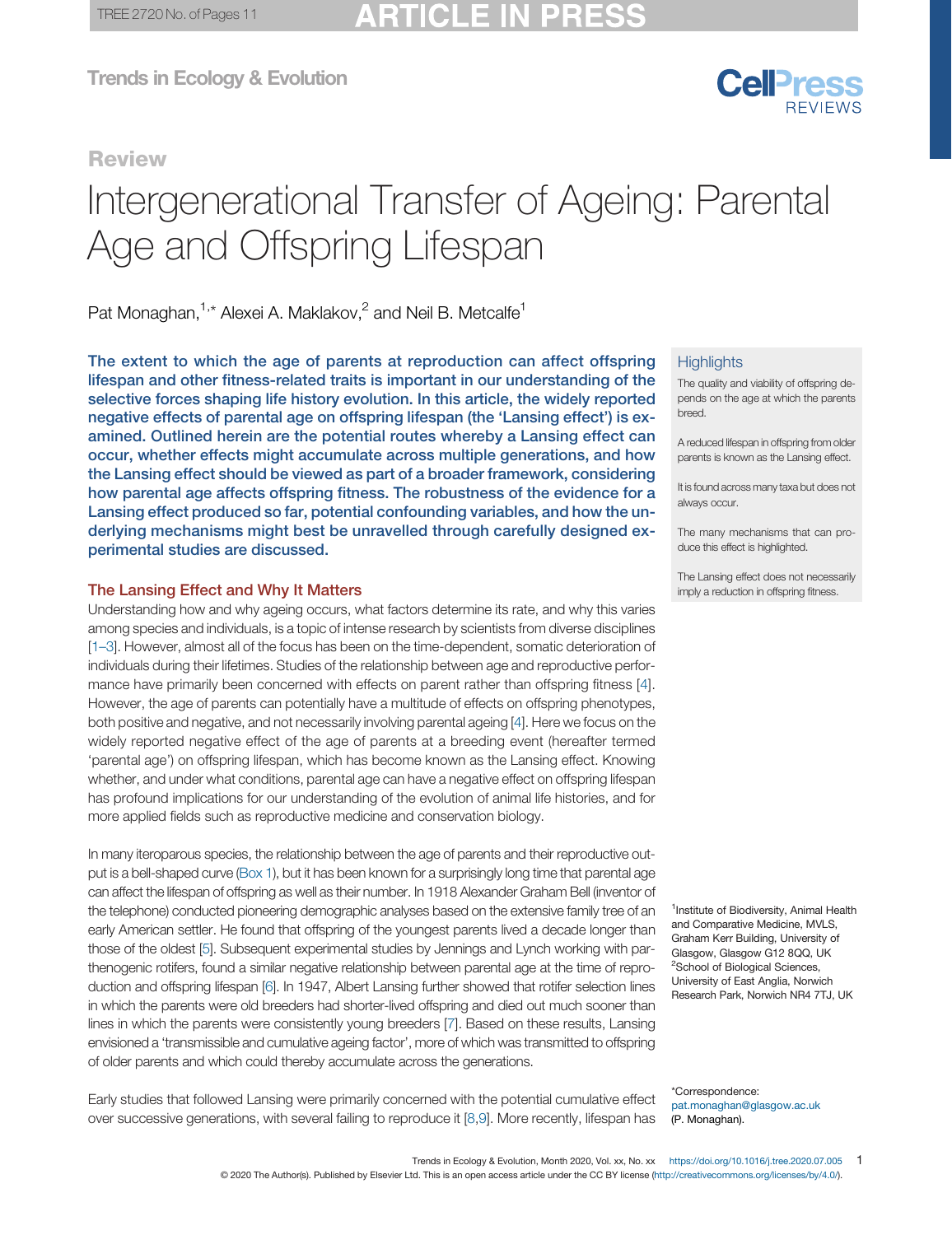#### <span id="page-1-0"></span>Box 1. The Changing Relationship between Parental Age and Reproductive Output

A bell-shaped relationship (Figure I) between parental age and breeding performance has been found in many iteroparous species, both in the laboratory and in studies of wild populations [[4](#page-9-0)[,63,64\]](#page-10-0). At a population level, this pattern can be generated by the selective disappearance of low-quality individuals at a young age, and a longer lifespan of individuals with lower investment per breeding attempt; a relationship between the age of first breeding and reproductive performance can also contribute, for example, if poor performing individuals tend to breed at a younger age. However, similar bell shaped patterns are also found within individual animals, as a result of gaining resources, experience and/or status in their early years, and then in later life having impaired breeding performance due to the effects of ageing [[4](#page-9-0)]. While the same bellshaped pattern can be evident in a range of reproductive traits, such as egg size or egg quality [\[65\]](#page-10-0), most ecological-based studies have focussed on demographic parameters, most usually offspring number (taken as a measure of the reproductive success of the parents), with less attention being paid to offspring quality or fate [\[13\]](#page-9-0). Studies aiming to investigate whether a Lansing effect occurs need to be designed carefully to take account of the likely initial improvement in offspring quality with parental age; the comparison should not involve young breeders (Figure I, part A of curve), but instead should be a comparison between middle-aged and old breeders B versus C. Comparison at A and C, or A and B could erroneously suggest no effect, or a positive effect.





mostly only been studied in the first (F1) generation of offspring (for exceptions see [[10](#page-9-0)–12]), and the phenomenon of older parents giving rise to shorter-lived offspring has become known as the Lansing effect irrespective of any intergenerational accumulation. However, the existence of the Lansing effect has largely been ignored by theories on the evolution of ageing and life histories, which usually assume that the fitness of offspring is independent of parental age at conception [[13\]](#page-9-0). There are exceptions (e.g., see [[14](#page-9-0)–16,[77\]](#page-10-0)), but even a model that explicitly examines the link between parental age and offspring life expectancy [\[17\]](#page-9-0) excludes the possibility that gametes can age, and so underplays the potential for the Lansing effect. The need for gametic ageing to be included has recently emphasised [[18,19](#page-9-0)] since it is important that we understand the selection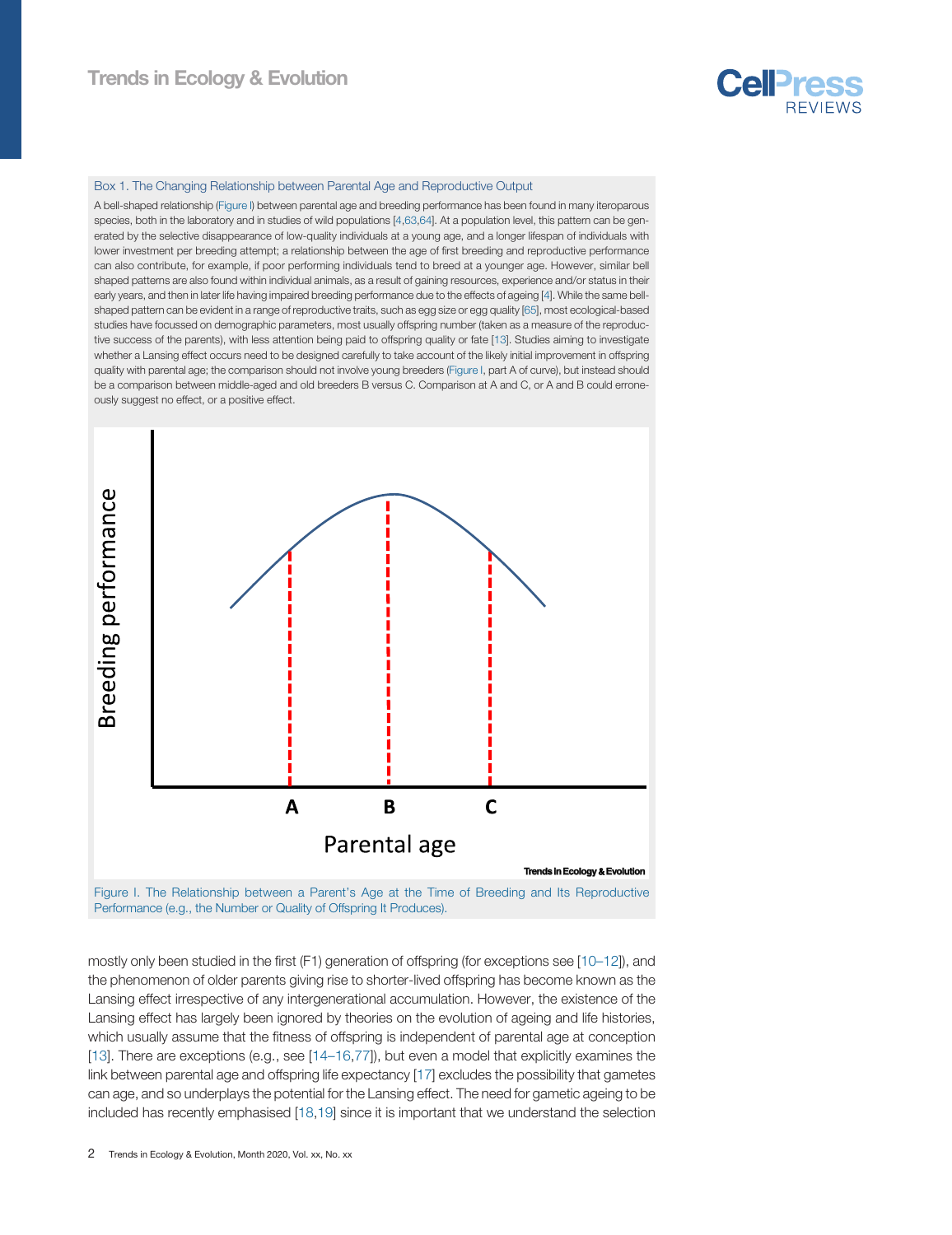

<span id="page-2-0"></span>pressures that shape optimal reproductive scheduling and thereby the pattern of parental investment that organisms show across their lifetimes, which would be strongly influenced by intergenerational transfer of ageing if this impacts offspring fitness [[16\]](#page-9-0). It is also important to distinguish between the two quite distinct processes that can separately or together generate a shorter lifespan, namely an increased 'frailty', manifested as an increased mortality rate at any time of life, and an increased rate of ageing, which only becomes apparent later in life (Figure 1). We also need to understand the mechanisms underlying any Lansing effect, since this will help explain whether the Lansing effect arises as a result of constraints (e.g., somatic or germline deterioration) or adaptations (e.g., changes in reproductive scheduling).

#### Documented Effects of Parental Age at Conception on Offspring Lifespan

The Lansing effect is defined here as an empirically demonstrated negative relationship between parental age and offspring lifespan, irrespective of whether this is due to an increase in offspring ageing rate or frailty. Discussed later, is the need to consider the Lansing effect as part of a broader framework encompassing parental age effects on offspring fitness. [Table 1](#page-3-0) gives examples of studies that have found offspring early survival or average lifespan to be negatively related to the age of the parent(s); further examples are given in [\[10](#page-9-0),[12](#page-9-0)]. The table serves to illustrate the taxonomic breadth of the organisms in which Lansing effects have been found, that they occur in both field and laboratory studies, and that few have determined whether the shorter lifespan is



## Offspring age

#### **Trends in Ecology & Evolution**

Figure 1. The Relationship between the Mortality Rate of Offspring and the Age of Their Parents at Conception. The blue line shows offspring of young parents and the red lines offspring of old parents. Mortality rates are shown to increase linearly with offspring age, omitting the high immediate postnatal mortality for clarity. Offspring of old parents might have the same initial mortality rate as those of young parents, but the rate at which they die increases faster, indicating a faster rate of actuarial senescence (unbroken red line). Alternatively, offspring of older parents may show overall increased frailty compared with those of young parents, and survival is poorer at all ages (broken red line). In both cases, the average lifespan of the offspring of the older parents will be shorter. Note that the two processes are not mutually exclusive: it is possible that greater frailty can also increase the rate of ageing.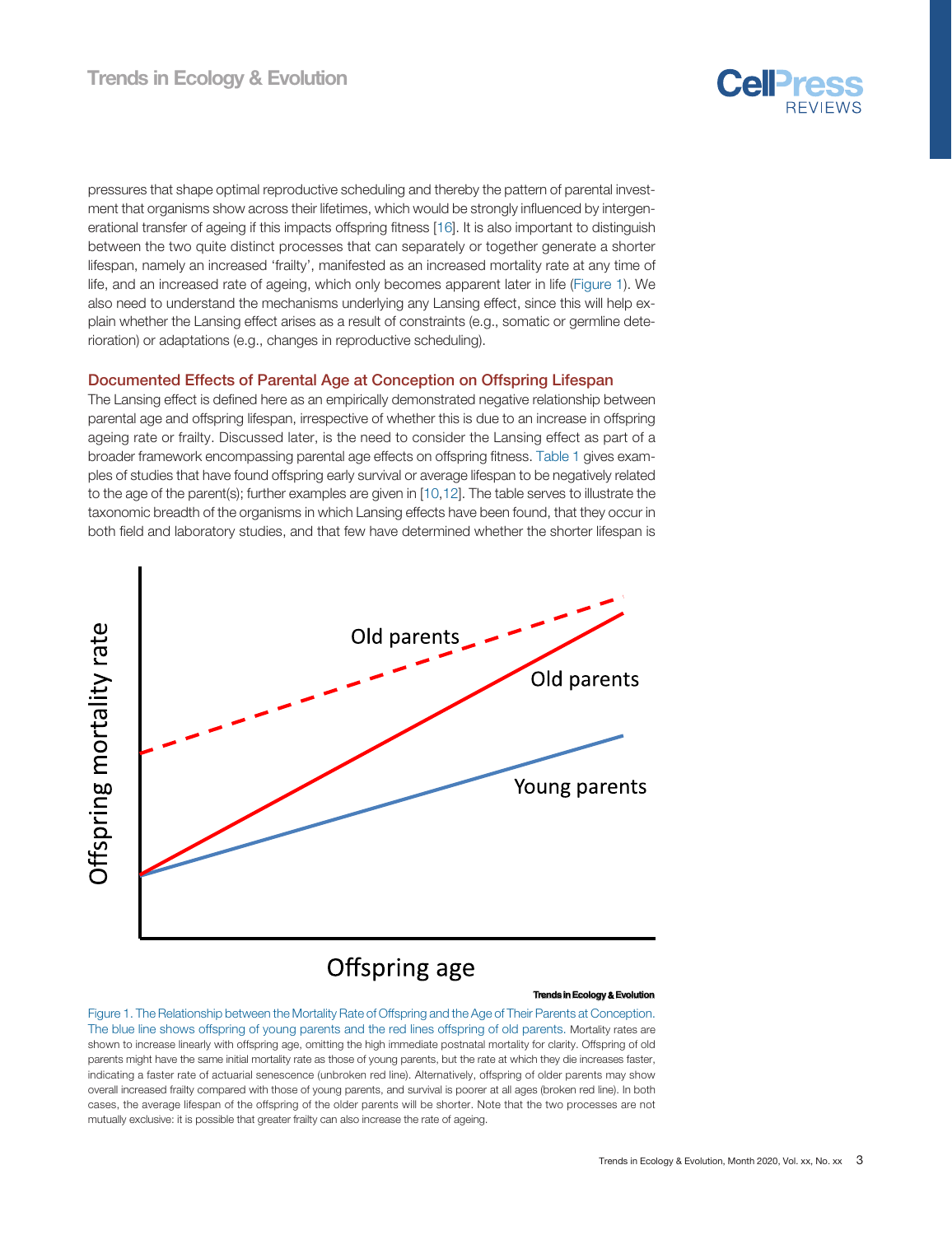## <span id="page-3-0"></span>Trends in Ecology & Evolution



| I axa and Hange of Approaches                |                   |                                                     |                     |                                                |                                                |                                                                                                                                   |                                                       |
|----------------------------------------------|-------------------|-----------------------------------------------------|---------------------|------------------------------------------------|------------------------------------------------|-----------------------------------------------------------------------------------------------------------------------------------|-------------------------------------------------------|
| Taxon and reference                          | Field<br>or lab   | Experimental<br>or natural<br>pairings <sup>a</sup> | Virgin<br>parents?b | Paternal<br>effect on<br>lifespan <sup>c</sup> | Maternal<br>effect on<br>lifespan <sup>c</sup> | Nature of Lansing effect                                                                                                          | <b>Effects</b><br>within<br>individuals? <sup>d</sup> |
| Nematode Heligmosomoides<br>polygyrus [69]   | Lab               | Natural                                             | <b>No</b>           | (Yes)                                          | (Yes)                                          | Reduced larval-adult survival<br>in offspring of older worms<br>(not known whether both<br>parents contribute to effect)          | <b>No</b>                                             |
| Rotifer Brachionus manjavacas [70]           | Lab               |                                                     | <b>No</b>           |                                                | $(Yes)$ -<br>asexual                           | Higher initial mortality rate<br>and lower median lifespan in<br>offspring of older mothers,<br>but slower rate of ageing         | <b>No</b>                                             |
| Water flea Daphnia pulex [10]                | Lab               |                                                     | <b>No</b>           |                                                | Yes                                            | Shorter lifespan and faster<br>rate of ageing in two of the<br>three clones                                                       | <b>No</b>                                             |
| Fruit fly Drosophila melanogaster [23]       | Lab               | Experimental                                        | Yes                 | <b>No</b>                                      | Yes                                            | Shorter lifespan of daughters<br>of older mothers in most<br>strains; due to an increase in<br>frailty rather than rate of ageing | <b>No</b>                                             |
| Butterfly Pieris brassicae [71]              | Lab               | Experimental                                        | <b>No</b>           |                                                | Yes                                            | Shorter lifespan in offspring<br>of older mothers                                                                                 | <b>No</b>                                             |
| Rice weevil Sitophilus oryzae [72]           | Lab               | Experimental                                        | <b>No</b>           |                                                | Yes                                            | Shorter lifespan in offspring<br>of older mothers                                                                                 | <b>No</b>                                             |
| Common tern Sterna hirundo [57]              | Field             | Natural                                             | <b>No</b>           | Yes                                            | No                                             | Shorter lifespan in sons of<br>older fathers; no effects in<br>other combinations                                                 | No                                                    |
| Wandering albatross Diomedea<br>exulans [58] | Field             | Natural                                             | <b>No</b>           | Yes                                            | <b>No</b>                                      | Lower juvenile survival in<br>offspring of older fathers; no<br>effects of mother's age                                           | Yes                                                   |
| Houbara bustard Chlamydotis<br>undulata [55] | Lab then<br>field | Experimental                                        | <b>No</b>           | Yes                                            |                                                | Lower juvenile survival in<br>daughters of older fathers<br>(no effect in sons)                                                   | <b>No</b>                                             |
| Mouse Mus musculus [54]                      | Lab               | Experimental                                        | Yes                 |                                                | Yes                                            | Shorter lifespan in offspring<br>of older females                                                                                 | <b>No</b>                                             |
| Red squirrel Tamiasciurus<br>hudsonicus [73] | Field             | Natural                                             | <b>No</b>           |                                                | Yes                                            | Lower juvenile post-weaning<br>survival (to 1 year) of offspring<br>of older females                                              | <b>No</b>                                             |
| Asian elephant Elephas maximus [74]          | Field             | Natural                                             | No                  |                                                | Yes                                            | Lower survival in offspring of<br>older mothers and older<br>grandmothers                                                         | <b>No</b>                                             |
| Human Homo sapiens [75]                      | Field             | Natural                                             | <b>No</b>           |                                                | Yes                                            | Lower survival to adulthood in<br>offspring of older mothers                                                                      | Yes                                                   |

Table 1. Examples of the Lansing Effect (Where Offspring of Older Parents Have Shorter Lifespans), Chosen to Demonstrate the Breadth of Affected Taxa and Range of Approaches

aWhether parents were assigned mates by the researcher or formed their own natural pairings.

**bWhether both young and old parents were virgins at time of producing the offspring whose survival was measured.** 

<sup>c</sup>Brackets indicate either that it is not known whether both sexes contribute to the effect, or that the species is asexual.

dWhether the analyses showed a Lansing effect within individual animals, (e.g., by using within-subject centring) [\[76\]](#page-10-0). Note that the majority of studies adopt a cross-sectional approach so cannot test for changes with age within individuals.

due to increased offspring frailty, more rapid ageing or both. It is important to emphasise that not all reported effects of parental age on offspring viability or lifespan are negative, and reported effects are sometimes inconsistent. For example, different studies of Drosophila have found the effect of increasing parental age on offspring survival or lifespan to be negative [20–[23](#page-9-0)], positive [[24\]](#page-9-0), neutral [[25](#page-9-0)], or strain-specific [\[26](#page-9-0)]. Some of this inconsistency could be due to aspects of study design: Table 1 emphasises that most studies to date have used a cross-sectional study design, which can lead to problems in data interpretation [\(Box 1](#page-1-0)). Older parents may produce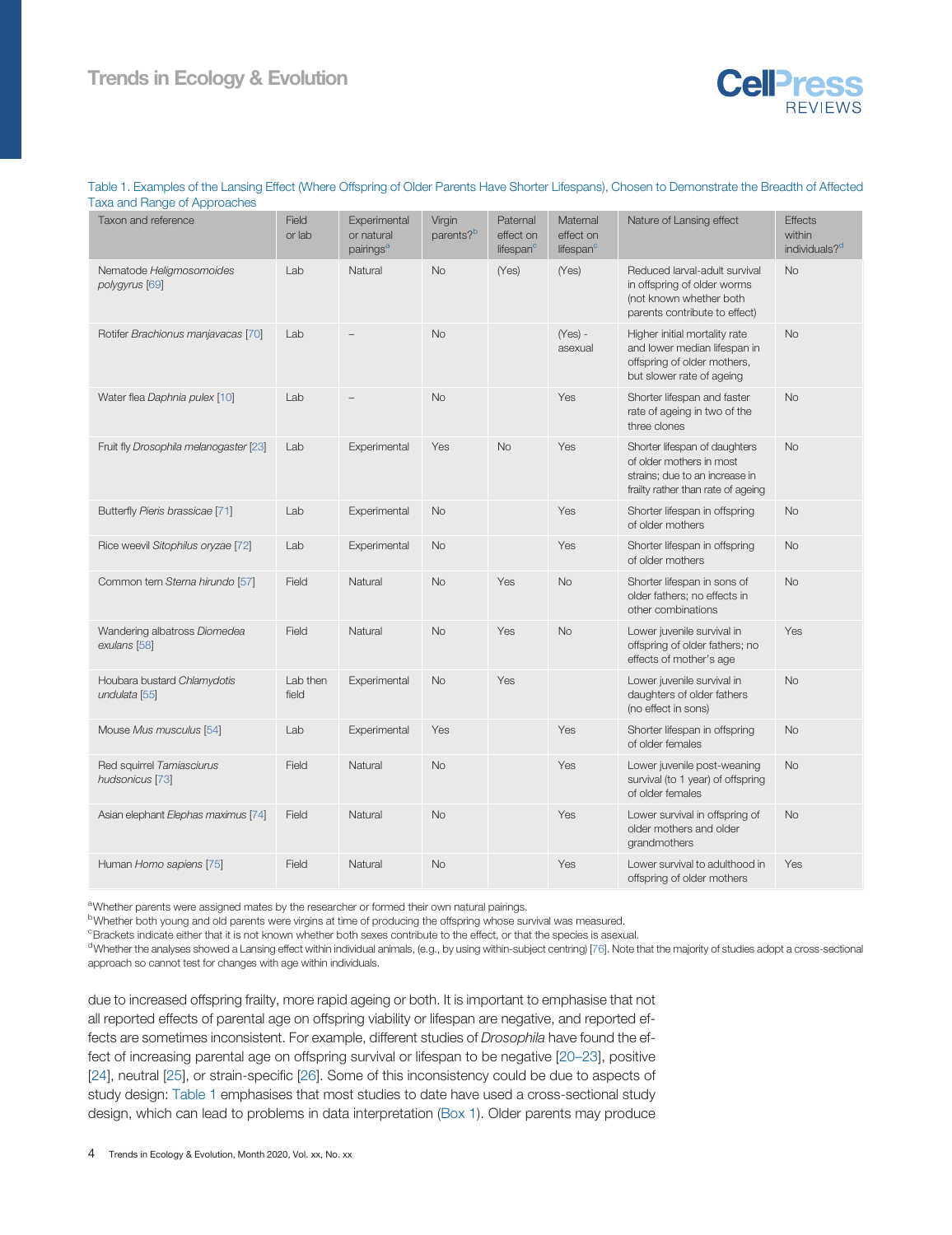

<span id="page-4-0"></span>longer-lived offspring if they have increased access to resources and/or greater experience, or engage in increased reproductive effort if their life expectancy is short ('terminal investment') [[27,28](#page-9-0)]. It is also the case that conspecifics will age at different rates, and that this will affect the pattern of intergenerational transfer.

#### Mechanisms That Could Underlie a Lansing Effect

Nonexclusive routes whereby the age of parents could affect the lifespan of their offspring are described herein. It is important to remember that the Lansing effect can arise via routes that have nothing to do with ageing of the parents or their offspring, as described in Box 2. It should be also noted that most of these potential mechanisms relate more to the biological rather than the chronological age of the parents, and may be influenced by, for instance, prior reproductive effort or environmental harshness, both of which influence rates of ageing [\[4](#page-9-0),[29\]](#page-9-0). However, in practice it tends to be the chronological age that is measured. A distinction is drawn here between direct effects of the age-related deterioration of the parents or their germ cells on offspring, and indirect effects of parental age such as changes in investment patterns by mates, or compensatory

#### Box 2. Mechanisms That Can Generate Apparent Lansing Effects Even When There Is No Age-Related Change in Parents

Processes at both the tissue and population level can give the spurious impression of reproductive senescence within individuals reducing the viability of offspring. Firstly, consider the way in which a female's oocytes are used across her breeding lifespan. In species such as birds and mammals the full complement of a female's germ cells appears to be present at sexual maturity. If these vary in quality, then it would be adaptive to use the best oocytes first, and only use poorer oocytes later in life since the chances of living to breed in old age may be low [[66](#page-10-0)]. This effect can arise if the last oocytes to be used have been through more cell divisions and have more genetic damage or reduced telomere length, as would appear to be the case, for example, in long-lived mammals [[67](#page-10-0)]. Under this scenario, offspring quality would decline with maternal age even if there was no change over time in the state of each oocyte (or of the mother) (Figure IA). An alternative process operates in population level studies, where analyses can show a lower mean lifespan in the offspring produced by older parents, without any decline in the lifespan of offspring produced by individual parents. This can arise if there is a link between the level of investment in offspring per breeding event, and the probability of parents surviving into old age, as has been found for example, in wild red-billed choughs Pyrrhocorax phyrrhocorax [[68](#page-10-0)]. Thus individual 1 in Figure IB invests heavily in each offspring but over a short reproductive lifespan, while individual 2 invests less per offspring but has a longer reproductive lifespan (and so produces more offspring) as a consequence. These two scenarios represent extremes of a continuum of alternative reproductive strategies that may have similar lifetime fitness. However, taking the population as a whole, there is then a decrease in the lifespan of offspring as mean parental age increases, because the only offspring being produced by older parents are those that receive less investment, and so are less viable [[68\]](#page-10-0).



Figure I. Two Mechanisms That Can Generate an Apparent Lansing Effect. (A) The potential relationship between a mother's age and the quality of her remaining oocytes. (B) Alternative reproductive strategies that can generate a Lansing effect at a population level.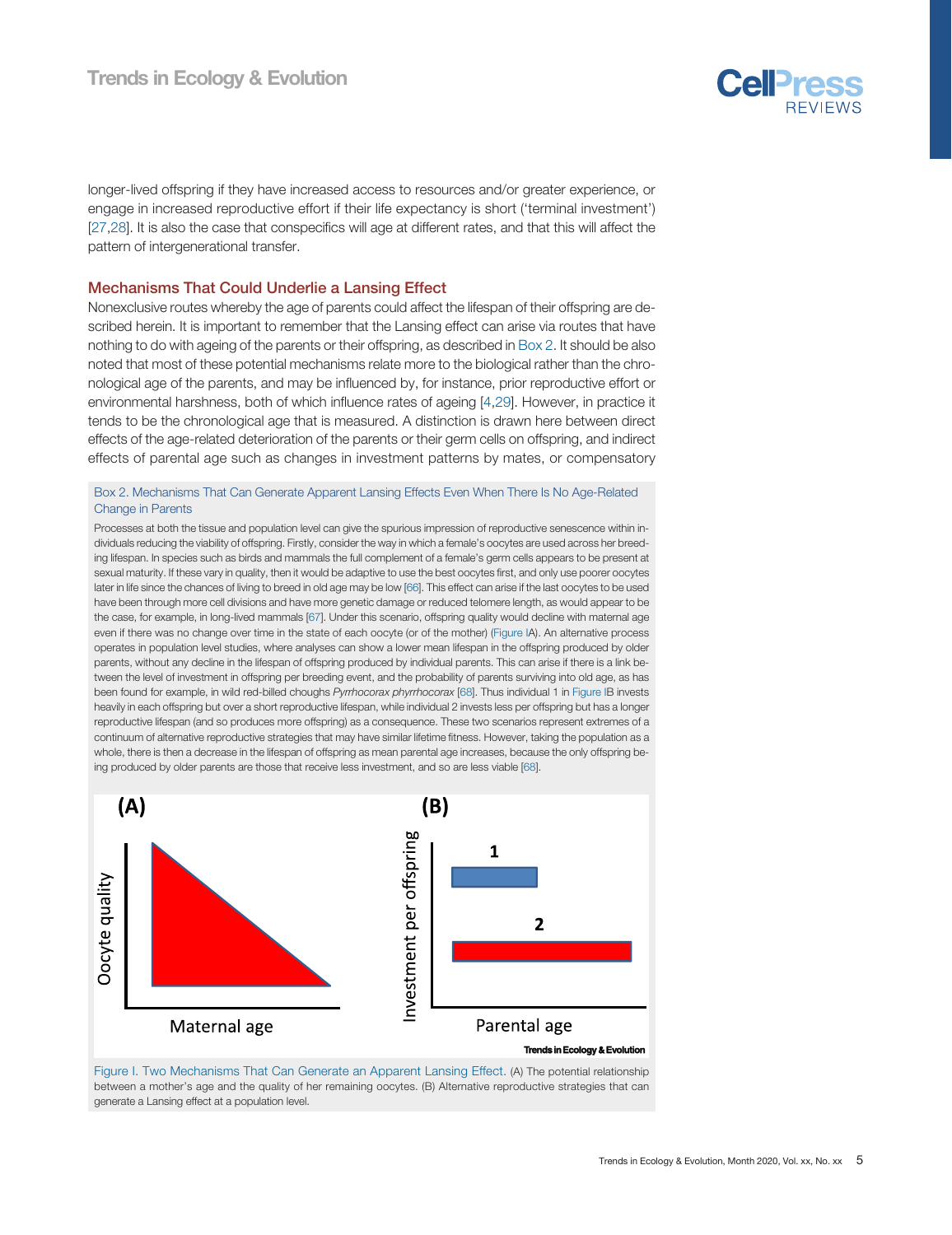

responses by the offspring themselves. Unless otherwise stated, the mechanisms discussed below could operate through either parent.

#### Direct Effects

(i) Decline in gamete quality: While it was once thought that gametes were 'ageless' it is now known that both eggs and sperm can show signs of deterioration with parental age. Gametes from old parents (i.e., those on the downward slope illustrated in [Box 1](#page-1-0)) are more likely to have DNA mutations, impaired mitochondrial function and shorter telomeres, all of which could increase offspring frailty and/or hasten the rate of ageing of the offspring [\[30,31\]](#page-9-0). In theory, deleterious germline mutations could increase individual mutation rates, resulting in a positive feedback loop whereby poor quality genotypes will produce descendants of increasingly poor genetic and phenotypic quality [\[32,33\]](#page-9-0). There is also mounting evidence that epigenetic signatures such as DNA methylation patterns may be transmitted to the gametes, providing a mechanism of transfer of somatic ageing to offspring, and so the potential for intergenerational transfer and accumulation by this route [\[34](#page-9-0)–36].

(ii) Decline in the quality of parental care: As the parents begin to show age-related deterioration, their capacity to perform different components of reproduction may decline; older parents might have less ability to acquire resources, leading to reduced provisioning of eggs [\[37\]](#page-9-0) and of offspring through either lactation or parental feeding [\[4](#page-9-0)], resulting in offspring that are of lower quality.

(iii) Greater cost of inbreeding depression in older breeders: The mutation accumulation theory of ageing predicts that the deleterious effects of inbreeding on fitness will increase with the age of the breeders [\[38](#page-9-0),[39](#page-9-0)]. This can have a negative effect on offspring viability, for example, because of lower levels of parental investment or care [\[40](#page-9-0)].

#### Indirect Effects

(i) Stored gamete deterioration: In some species, females mate once early in reproductive life and store sperm, which is then used over the remaining breeding lifespan, which in the case of some social insects can last for decades [[41](#page-9-0)]. Any decline in offspring lifespan with maternal age, as has been documented in social insects [[42\]](#page-9-0), could be due to the deterioration of the stored sperm rather than any age-related change in the state of the mother or her gametes.

(ii) Differential allocation by the mate: If old animals are considered less attractive or are less competitive, then their mates may invest less in the offspring, following the prediction of the differential allocation hypothesis [[43](#page-9-0)]. This reduced investment, for example, in provisioning or parental care, would lead to poorer quality offspring. Here the negative effect of parental age is indirect, being due to a strategic reduction in investment by the mate, who themselves could be a young individual. The supposed lower attractiveness of older mates could evolve due to their producing less viable offspring or contributing less to parental care. A counter argument of course is that older mates could be preferred, since by surviving into old age, they are demonstrating high genetic quality [[44](#page-9-0)].

(iii) Greater likelihood of inbreeding in older breeders: Older adults may be more likely to mate with relatives, producing offspring suffering from inbreeding depression [[45\]](#page-9-0). This can arise if one sex is philopatric; the dispersing sex (which is unlikely to move again after the initial natal dispersal) may then end up mating with its own (nondispersing) offspring. It can also occur if older adults are less attractive and so have a reduced choice of mates (see Indirect effect ii above).

(iv) Offspring response: A Lansing effect could be generated through the offspring compensating for age-related declines in parental provisioning [\[10](#page-9-0)]: if older parents either invest less in eggs or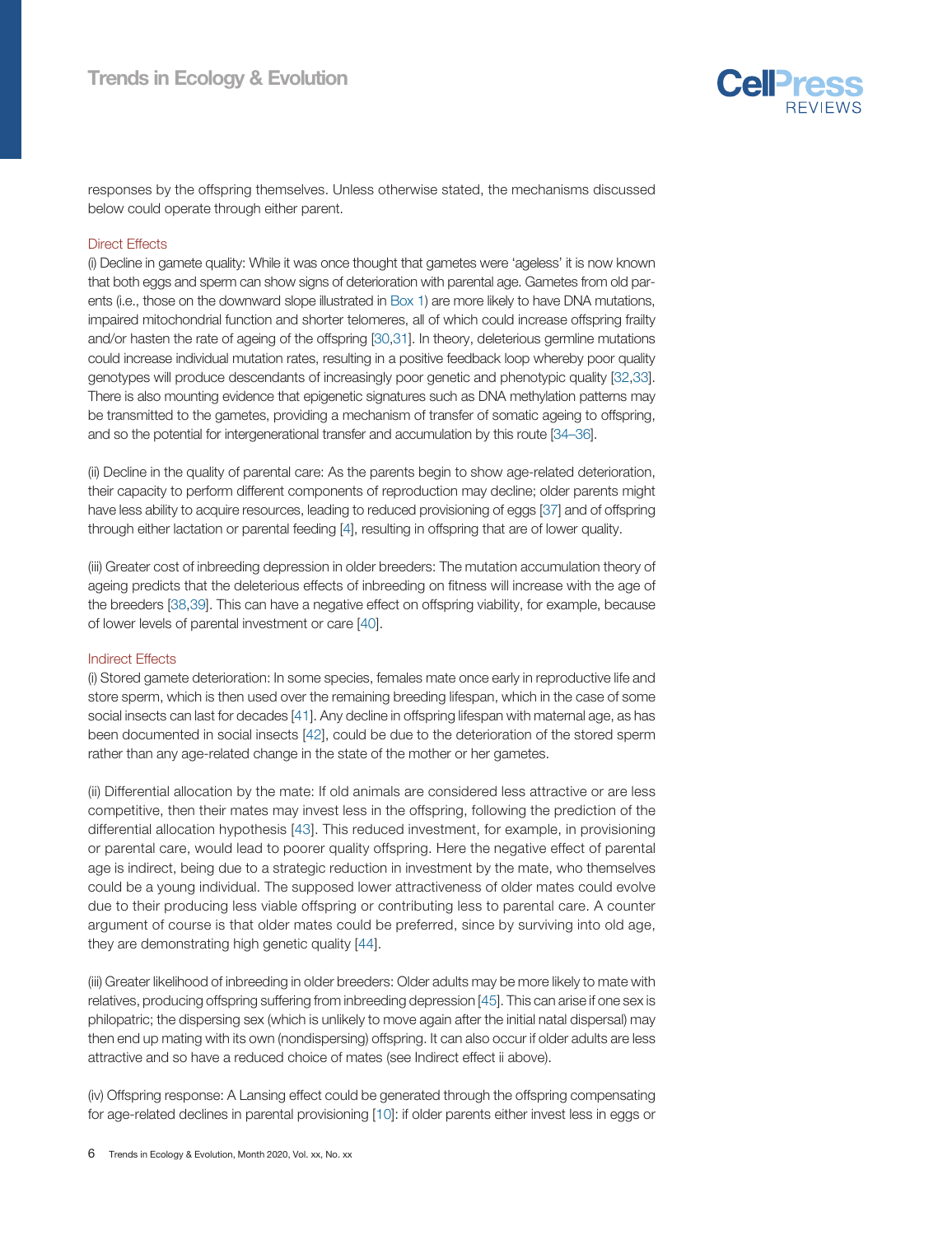

provide less food to their offspring, then the offspring will be smaller at independence. This can trigger a compensatory accelerated growth response during juvenile life , which confers shortterm benefits but comes at a cost of faster ageing [\[46,47](#page-9-0)]. Here both parents and offspring are contributing to a shortened offspring lifespan.

### Cumulative Effects

There are few studies of the trans-generation cumulative effect of parental age envisioned by Lansing. It is necessary to measure traits in several successive generations to detect whether effects are becoming cumulatively magnified. However, it is clear that there can be both direct and indirect effects of the previous generation on maternal and paternal performance. For example, while multiple negative effects of maternal age on offspring traits were shown in Drosophila melanogaster, there was a complex interaction between maternal age and the age of the grandmother at the time of conception of the mother, with effects also being dependent on the strain of *Drosophila* used [\[11\]](#page-9-0). There is some evidence that detrimental maternal age effect on offspring juvenile viability can accumulate over two generations in Drosophila serrata [[21\]](#page-9-0). Recently, Wylde et al. [[12\]](#page-9-0) showed in the neriid fly Telostylinus angusticollis that grandparental and parental age effects on lifespan interact across patrilines and matrilines. Offspring lifespan declined with parental age, and offspring of older parents lived shorter still if the grandparents were also old, although the relationship between grandparental and parental age effects was nonlinear and rather complex. The strength of selection against accumulation of these effects across multiple generations is likely to depend on the proportion of lifetime reproduction occurring at different parental ages, and might lead to selection on optimal breeding schedules.

### Beyond Lifespan: The Lansing Effect and Offspring Fitness

It seems sensible to retain the term 'Lansing effect' as it is generally used at present - the empirical negative relationship between offspring lifespan and parental age at breeding. However, there are two main reasons why we should be interested in placing the Lansing effect in a more general framework of age-specific life-histories and assessing the effects of parental age on all components of offspring fitness rather than just lifespan. First, a reduction in offspring lifespan need not have negative fitness consequences if their reproductive scheduling is altered; this seems plausible given that the direct mechanisms listed above may affect offspring life-history traits in addition to lifespan, such as development, growth, and age-specific reproductive investment. Second, because the Lansing effect may result from adaptive phenotypic plasticity by mates or offspring (Indirect effects ii, iii, and iv), full knowledge of the fitness consequences of parental age may be a prerequisite for understanding why offspring of old parents are short-lived. The results of a recent study in water fleas (Daphnia pulex) illustrate the need for a broader approach. Older mothers produced larger offspring (i.e., increased their per capita investment into offspring with advancing age) and these offspring had faster growth rates and increased early-life fecundity [[10\]](#page-9-0). However, these offspring also reached their reproductive peak earlier and senesced faster, so lived for a shorter time and produced fewer eggs over their lifetime. This study suggests that the short lifespan of 'old parent' offspring is a result of a phenotypically plastic switch to a 'live fast, die young' life-history strategy. The key issue in an evolutionary context is whether this offspring response is adaptive.

Further, given that the life history of many invertebrates is characterised by large fluctuations in population density, it is possible that increased investment in rapid development, and/or early reproduction at the cost of reduced lifespan and lifetime reproduction, is adaptive in an expanding population, or in one experiencing a high adult mortality rate [\[10](#page-9-0)]. This could be investigated directly by analysing rate-sensitive fitness, which considers the timing of reproduction and the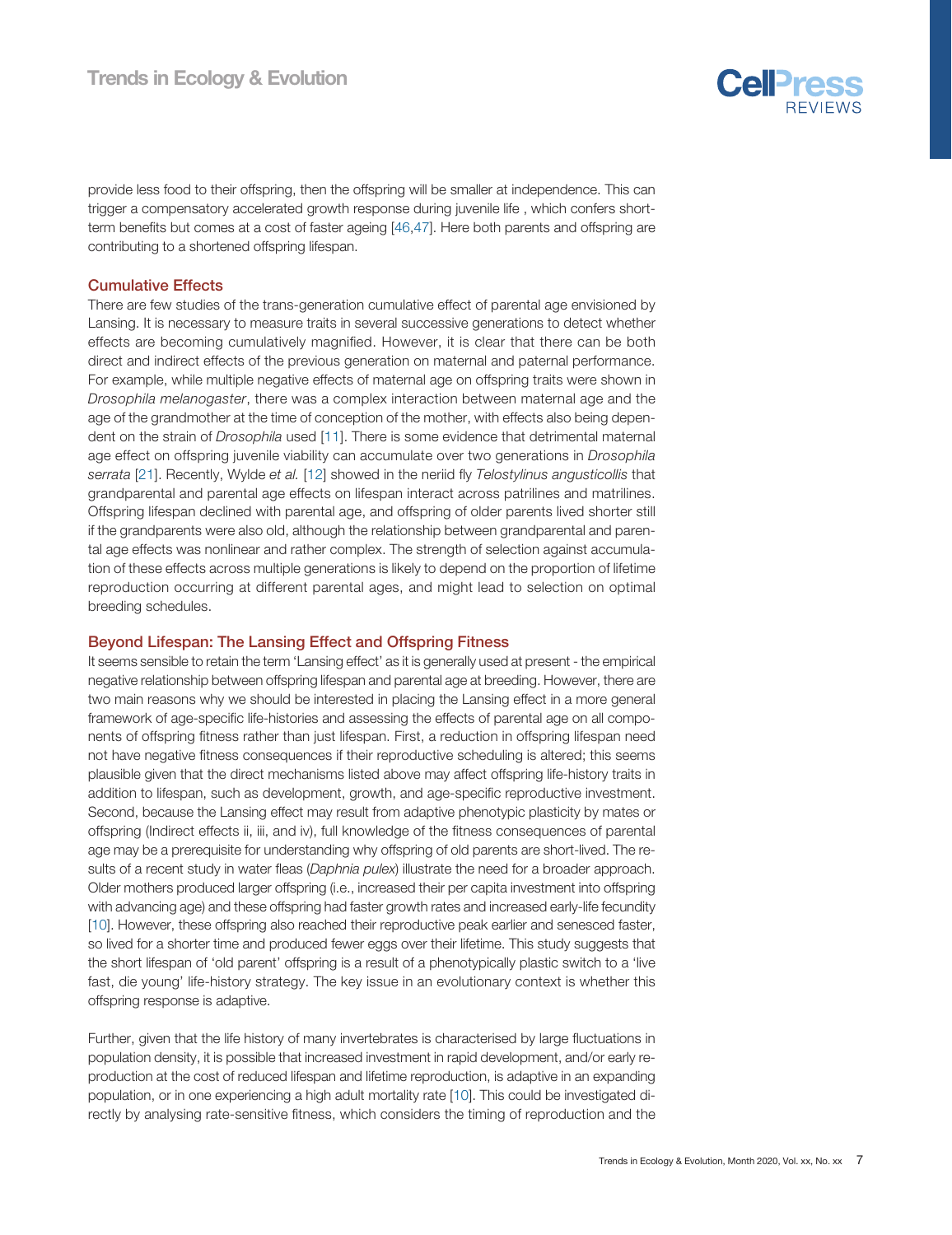

fact that offspring produced early in life are particularly important for individual fitness in a growing population. Another possibility is that, at the point when offspring are competing over resources, earlier-produced offspring will have reached an older age than later progeny and may thus have an age-related competitive advantage. In line with this argument, soil mites produce larger offspring late in life in order to increase their competitiveness in access to depleting resources [[48](#page-9-0)]. The role of offspring life-history decisions in contributing to the Lansing effect becomes even more apparent if we consider that the re-analysis of Lansing's own data suggested that his 'Lansing effect' could result from rotifers from late-life lines reproducing earlier and at a higher rate [[49\]](#page-9-0).

Accelerated life histories in the offspring of older parents may be a general phenomenon that spans different taxonomic groups. For example, in great tits (Parus major), offspring of older mothers also reproduce at higher rate in early life but then pay the cost of accelerated reproduc-tive ageing [\[50\]](#page-9-0). Similarly, daughters of older female yellow-bellied Marmots (Marmota flaviventer) had higher reproductive rates throughout their lives, but this increased rate of reproduction came at a cost of reduced lifespan when conditions were harsh [[51\]](#page-9-0).

#### Designing Experiments to Explore the Lansing Effect

Designing studies to examine intergenerational effects of ageing is not straightforward. Controlled experimental work, usually conducted in the laboratory, is needed in order to test hypotheses relating to the specific mechanism under study. Field studies are also important in order to examine the occurrence of the Lansing effect in natural populations, where lifespan is likely to be shorter and more variable than in benign laboratory conditions. Of paramount importance is careful selection of the parental age groups to be compared, as shown in [Box 1.](#page-1-0) For this, information on the onset of ageing in the study animals is needed; it would be useful to know the biological state rather than only the chronological age of the parents. Experiments on ectothermic species need to consider the temperature at which they are kept since this can influence age of maturity and rate of ageing [\[52,53](#page-9-0)]. Cross-sectional studies potentially suffer from the problem of differential survival of parent phenotypes, such that only higher-quality individuals, or those adopting low investment reproductive strategies [\(Box 2\)](#page-4-0), are still breeding at older ages. Within-individual longitudinal studies can solve this problem, but give rise to another: if the same individuals breed at young and old ages, we then need to take account of possible effects of reproductive history, since the young group may have bred only once, and the old group at least twice and the increased parental investment could have an effect on offspring irrespective of parental age. Experimentally assigning mates and comparing first-time breeders of different ages breeding with a mate of standardised age can be a good approach to get around this issue (e.g., [[23,54](#page-9-0)]), while using in vitro fertilisation [\[55\]](#page-10-0) can avoid complications arising from differential allocation. It is then also important to test in a separate cohort for effects of the number of breeding events on offspring viability/ageing rate by experimentally uncoupling this from age [[56\]](#page-10-0). Further, examining whether Lansing effects are evident in semelparous species would help identify effects attributable to prior reproductive effort. Studies should examine whether older parents produce offspring that are of overall poor quality (offspring 'frailty') or whether the effect of parental age does not manifest itself until the offspring are themselves old, and is evident as an increase in their own rate of ageing ([Figure 1\)](#page-2-0).

If possible, the effect of maternal and paternal age should be examined separately, as should the effect on sons and daughters, since there is increasing evidence of sex-specific effects in both parents and offspring [[23](#page-9-0),[57,58\]](#page-10-0), ([Table 1](#page-3-0)). If cumulative effects are to be investigated, it is important to check for the effect of the selection regime on other phenotypic traits such as size and agespecific reproduction. The extent to which offspring viability declines with parent age is itself likely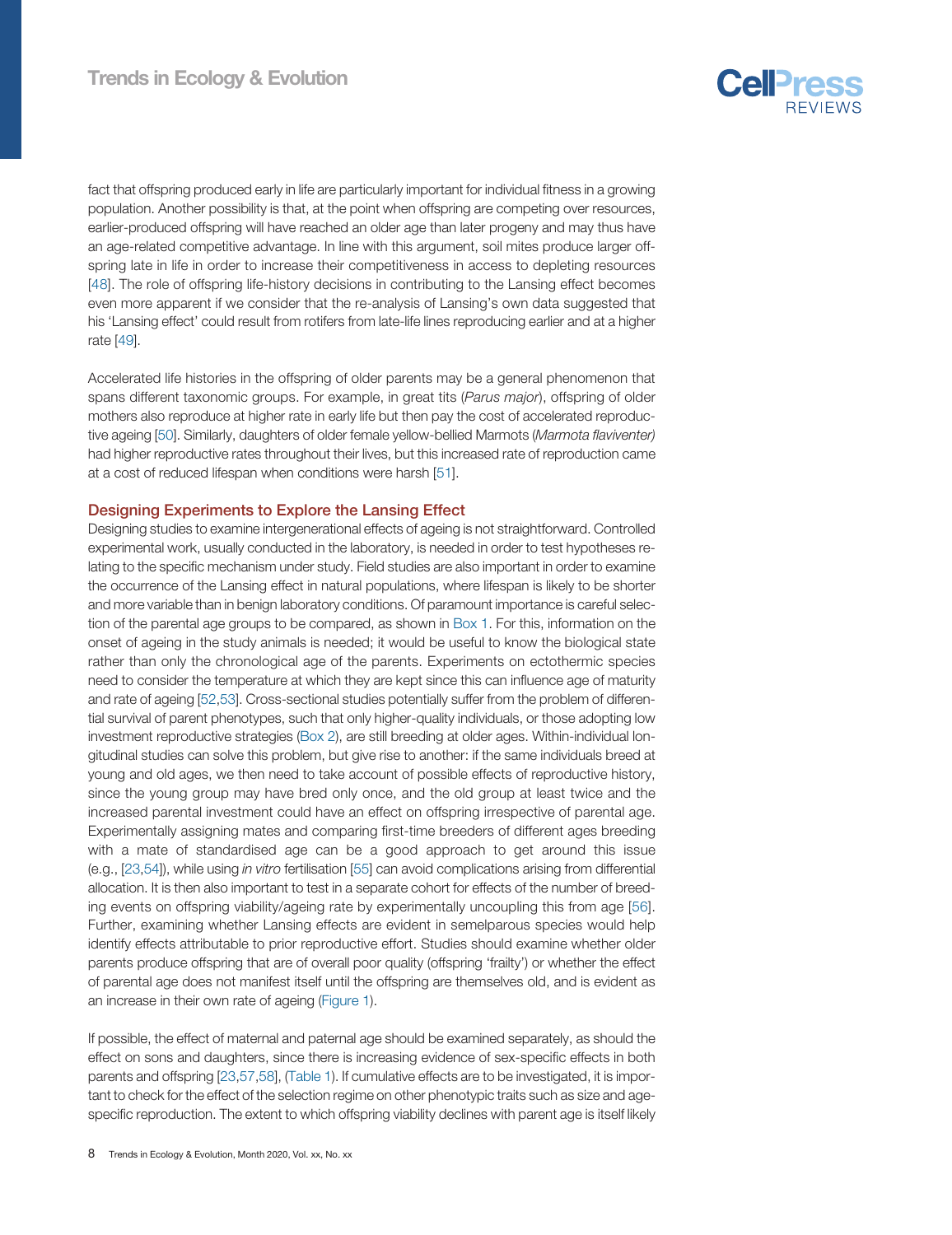

to be a trait subject to selection. Kern et al. [\[22](#page-9-0)] showed in a long-term selection experiment that selecting in D. melanogaster for old mothers led to the evolution of enhanced viability in their offspring, so leading to a mitigation (but not total elimination) of the Lansing effect. It is difficult to control for such effects, but important to measure them if possible.

The effect of parental age on offspring life-histories is likely to vary with the ecology of the species in question and on the environmental conditions experienced by the cohort. Studies of the Lansing effect ideally should include data on offspring fitness and grand-offspring quality rather than focussing only on offspring lifespan.

#### Concluding Remarks

There is clear evidence across a range of taxa that ageing parents may produce offspring that have reduced lifespan, but many issues remain to be explored (see Outstanding Questions). For instance, there are several potential mechanisms that can generate this Lansing effect, but very few studies to date have explored which of these are important. More work is also needed to identify the conditions under which the Lansing effect does and does not occur, and theoretical studies to explore whether it is likely to be an adaption or a constraint. No universal 'ageing factor' that could accumulate across generations has been identified, though increases in de novo germline mutations with parental age or shorter telomere length in offspring of older parents could act in this way [\[31](#page-9-0)]. More studies that test for cumulative effects across multiple generations are needed. Furthermore, sex-specific effects need to be explored: since males often have more germline cell divisions than females, it is generally expected that males will accumulate more germline mutations with age [[59\]](#page-10-0), leading to the prediction that the Lansing effect can be more pronounced in patrilines [\[12](#page-9-0)]. However, sex-specific germline cell division can have different patterns at different ages [\[60](#page-10-0)] so that knowledge of the study system is essential. Certain systems may be particularly valuable for such studies. Co-operative breeders and social insects for example, have many life history traits that make them especially interesting in the context of trans-generational ageing effects (e.g., contrasting ages of breeders and helpers rearing the same offspring, and long-lived queens with prolonged sperm storage, producing different types of offspring over their lifetime) but it is not apparent that any such studies have yet taken place. Ageing parents could potentially compensate for a reduced ability to invest in offspring by altering offspring sex ratios in favour of the less expensive sex. Reported changes in offspring sex ratio with parent age are more likely to relate to differences in embryo mortality or post-natal survival, so the adaptive significance is unclear [\[61,62](#page-10-0)]. Gametic deterioration with parental age is one route whereby this could occur. An important but neglected route for intergenerational accumulation could be due to changes in behaviour, but this has not been studied in this context. For example, if old parents show impaired parental care, this behavioural deficit may be repeated if their offspring learn parenting skills from their parents.

The Lansing effect is but one component of transgenerational effects of ageing, and much remains to be studied in this area. Understanding the extent to which age-related deterioration of the parents is a constraint that limits their reproductive lifespan, or can be overcome by strategic adjustments in investment patterns, is a field in which proximate and ultimate approaches, modelling, experiments, and field studies all have an important contribution to make.

#### Acknowledgements

We thank three reviewers for excellent comments that significantly improved the manuscript. P.M. was funded by Leverhulme research grant RPG-2017-061 and Biotechnology and Biological Sciences Research Council (BBSRC) Grant BB/P009174/1, N.B.M. by European Research Council (ERC) Advanced Grant 834653 and A.A.M. by ERC Consolidator Grant 724909.

#### Outstanding Questions

What are the most common mechanisms underlying the Lansing effect, whereby offspring of older parents tend to have shorter lives?

Is the shorter lifespan due to greater frailty or an earlier onset of senescence?

How does a shortened lifespan in offspring of older parents influence offspring fitness and to what extent is it an adaptation rather than a constraint?

Does the Lansing effect lead to altered offspring sex ratios?

Does the effect of parental age on offspring fitness last beyond the F1 generation, and does the effect accumulate or diminish?

Is prior reproductive effort more or less important than parental senescence?

Does age at breeding influence offspring lifespan in semelparous species?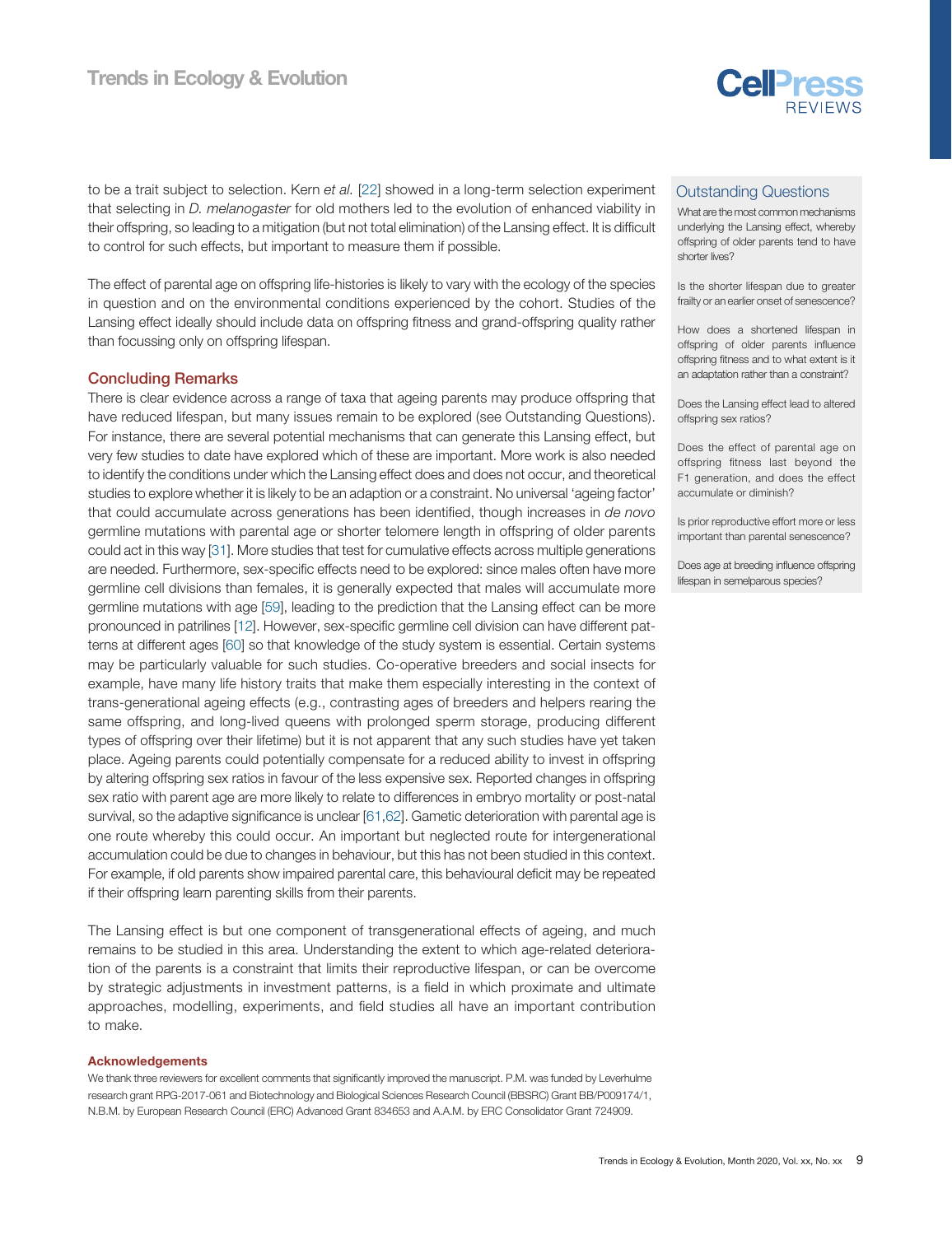

#### <span id="page-9-0"></span>**References**

- 1. Wolf, N.S., ed (2010) [The Comparative Biology of Aging](http://refhub.elsevier.com/S0169-5347(20)30185-3/rf0005), **[Springer](http://refhub.elsevier.com/S0169-5347(20)30185-3/rf0005)**
- 2. López-Otín, C. et al. [\(2013\) The hallmarks of aging.](http://refhub.elsevier.com/S0169-5347(20)30185-3/rf0010) Cell 153, 1194–[1217](http://refhub.elsevier.com/S0169-5347(20)30185-3/rf0010) 3. Shefferson, R.P. et al., eds (2017) [The Evolution of Senescence](http://refhub.elsevier.com/S0169-5347(20)30185-3/rf0015)
- in the Tree of Life[, Cambridge University Press](http://refhub.elsevier.com/S0169-5347(20)30185-3/rf0015) 4. [Lemaître, J.F. and Gaillard, J.M. \(2017\) Reproductive senescence:](http://refhub.elsevier.com/S0169-5347(20)30185-3/rf0020)
- [new perspectives in the wild.](http://refhub.elsevier.com/S0169-5347(20)30185-3/rf0020) Biol. Rev. 92, 2182–2199
- 5. Bell, A.G. (1918) [The duration of life and conditions associated](http://refhub.elsevier.com/S0169-5347(20)30185-3/rf0025) [with longevity - a study of the Hyde geneology](http://refhub.elsevier.com/S0169-5347(20)30185-3/rf0025), Geneological [Record Of](http://refhub.elsevier.com/S0169-5347(20)30185-3/rf0025)fice
- 6. [Jennings, H.S. and Lynch, R.S. \(1928\) Age, mortality, fertility,](http://refhub.elsevier.com/S0169-5347(20)30185-3/rf0030) [and individual diversities in the rotifer](http://refhub.elsevier.com/S0169-5347(20)30185-3/rf0030) Proales sordida Gosse I [Effect of age of the parent on characteristics of the offspring.](http://refhub.elsevier.com/S0169-5347(20)30185-3/rf0030) [J. Exp. Zool.](http://refhub.elsevier.com/S0169-5347(20)30185-3/rf0030) 50, 345–407
- [Lansing, A.I. \(1947\) A transmissible, cumulative, and reversible](http://refhub.elsevier.com/S0169-5347(20)30185-3/rf0035) [factor in aging.](http://refhub.elsevier.com/S0169-5347(20)30185-3/rf0035) J. Gerontol. 2, 228-239
- 8. [Lints, F.A. and Hoste, C. \(1974\) Lansing effect revisited 1. Life-](http://refhub.elsevier.com/S0169-5347(20)30185-3/rf0040)span. [Exp. Gerontol.](http://refhub.elsevier.com/S0169-5347(20)30185-3/rf0040) 9, 51-69
- 9. [Lints, F.A. and Hoste, C. \(1977\) Lansing effect revisited 2.](http://refhub.elsevier.com/S0169-5347(20)30185-3/rf0045) [Cumulative and spontaneously reversible parental age effects](http://refhub.elsevier.com/S0169-5347(20)30185-3/rf0045) on fecundity in [Drosophila melanogaster](http://refhub.elsevier.com/S0169-5347(20)30185-3/rf0045). Evolution 31, 387–404
- 10. Plaistow, S.J. et al. [\(2015\) Offspring provisioning explains clone](http://refhub.elsevier.com/S0169-5347(20)30185-3/rf0050)specifi[c maternal age effects on life history and life span in the](http://refhub.elsevier.com/S0169-5347(20)30185-3/rf0050) water flea, [Daphnia pulex](http://refhub.elsevier.com/S0169-5347(20)30185-3/rf0050). Am. Nat. 186, 376–389
- 11. Qazi, M.C.B. et al. [\(2017\) Transgenerational effects of maternal](http://refhub.elsevier.com/S0169-5347(20)30185-3/rf0055) [and grandmaternal age on offspring viability and performance](http://refhub.elsevier.com/S0169-5347(20)30185-3/rf0055) in [Drosophila melanogaster](http://refhub.elsevier.com/S0169-5347(20)30185-3/rf0055). J. Insect Physiol. 100, 43–52
- 12. Wylde, Z. et al. [\(2019\) Parental breeding age effects on descen](http://refhub.elsevier.com/S0169-5347(20)30185-3/rf0060)[dants' longevity interact over 2 generations in matrilines and](http://refhub.elsevier.com/S0169-5347(20)30185-3/rf0060) patrilines. PLoS Biol. [17, e3000556](http://refhub.elsevier.com/S0169-5347(20)30185-3/rf0060)
- 13. [Barks, P.M. and Laird, R.A. \(2015\) Senescence in duckweed:](http://refhub.elsevier.com/S0169-5347(20)30185-3/rf0065) [age-related declines in survival, reproduction and offspring qual](http://refhub.elsevier.com/S0169-5347(20)30185-3/rf0065)ity. [Funct. Ecol.](http://refhub.elsevier.com/S0169-5347(20)30185-3/rf0065) 29, 540–548
- 14. McNamara, J.M. et al. [\(2009\) Deterioration, death and the evolu](http://refhub.elsevier.com/S0169-5347(20)30185-3/rf0070)[tion of reproductive restraint in late life.](http://refhub.elsevier.com/S0169-5347(20)30185-3/rf0070) Proc. R. Soc. B 276, [4061](http://refhub.elsevier.com/S0169-5347(20)30185-3/rf0070)–4066
- 15. [Moorad, J.A. and Nussey, D.H. \(2016\) Evolution of maternal ef](http://refhub.elsevier.com/S0169-5347(20)30185-3/rf0075)fect senescence. [Proc. Natl. Acad. Sci. U. S. A.](http://refhub.elsevier.com/S0169-5347(20)30185-3/rf0075) 113, 362–367
- 16. [Barks, P.M. and Laird, R.A. \(2020\) Parental age effects and the](http://refhub.elsevier.com/S0169-5347(20)30185-3/rf0080) [evolution of senescence.](http://refhub.elsevier.com/S0169-5347(20)30185-3/rf0080) Am. Nat. 195, 886–898
- 17. van den Heuvel, J. et al. [\(2016\) Disposable soma theory and the](http://refhub.elsevier.com/S0169-5347(20)30185-3/rf0085) [evolution of maternal effects on ageing.](http://refhub.elsevier.com/S0169-5347(20)30185-3/rf0085) PLoS ONE 11, [e0145544](http://refhub.elsevier.com/S0169-5347(20)30185-3/rf0085)
- 18. [Galipaud, M. and Kokko, H. \(2020\) Sex, senescence, sources](http://refhub.elsevier.com/S0169-5347(20)30185-3/rf0090) and sinks. [Funct. Ecol.](http://refhub.elsevier.com/S0169-5347(20)30185-3/rf0090) 34, 55–64
- 19. Galipaud, M. and Kokko, H. (2020) Adaptation and plasticity in life-history theory: how to derive predictions. Evol. Hum. Behav. Published online June 19, 2020. [https://doi.org/](https://doi.org/10.1016/j.evolhumbehav.2020.06.007) [10.1016/j.evolhumbehav.2020.06.007](https://doi.org/10.1016/j.evolhumbehav.2020.06.007)
- 20. [Price, D.K. and Hansen, T.F. \(1998\) How does offspring quality](http://refhub.elsevier.com/S0169-5347(20)30185-3/rf0100) [change with age in male](http://refhub.elsevier.com/S0169-5347(20)30185-3/rf0100) Drosophila melanogaster? Behav. Genet. [28, 395](http://refhub.elsevier.com/S0169-5347(20)30185-3/rf0100)–402
- 21. [Hercus, M.J. and Hoffmann, A.A. \(2000\) Maternal and](http://refhub.elsevier.com/S0169-5347(20)30185-3/rf0105) [grandmaternal age in](http://refhub.elsevier.com/S0169-5347(20)30185-3/rf0105)fluence offspring fitness in Drosophila. [Proc. R. Soc. B](http://refhub.elsevier.com/S0169-5347(20)30185-3/rf0105) 267, 2105–2110
- 22. Kern, S. et al. [\(2001\) Decline in offspring viability as a manifesta](http://refhub.elsevier.com/S0169-5347(20)30185-3/rf0110)tion of aging in [Drosophila melanogaster](http://refhub.elsevier.com/S0169-5347(20)30185-3/rf0110). Evolution 55, [1822](http://refhub.elsevier.com/S0169-5347(20)30185-3/rf0110)–1831
- 23. Priest, N.K. et al. [\(2002\) The role of parental age effects on the](http://refhub.elsevier.com/S0169-5347(20)30185-3/rf0115) [evolution of aging.](http://refhub.elsevier.com/S0169-5347(20)30185-3/rf0115) Evolution 56, 927–935
- 24. Krishna, M.S. et al. [\(2012\) Offspring of older males are superior](http://refhub.elsevier.com/S0169-5347(20)30185-3/rf0120) in [Drosophila bipectinata](http://refhub.elsevier.com/S0169-5347(20)30185-3/rf0120). Zool. Stud. 51, 72–84
- 25. Yilmaz, M. et al. [\(2008\) Maternal age effects on longevity in](http://refhub.elsevier.com/S0169-5347(20)30185-3/rf0125) Drosophila melanogaster [populations of different origin.](http://refhub.elsevier.com/S0169-5347(20)30185-3/rf0125) Biogerontology 9, [163](http://refhub.elsevier.com/S0169-5347(20)30185-3/rf0125)–168
- 26. Lee, J.H. et al. (2019) Strain-specifi[c effects of parental age on off](http://refhub.elsevier.com/S0169-5347(20)30185-3/rf0130)[spring in Drosophila melanogaster.](http://refhub.elsevier.com/S0169-5347(20)30185-3/rf0130) Entomol. Res. 49, 187-202
- 27. Poizat, G. et al. [\(1999\) Empirical evidence of a trade-off between](http://refhub.elsevier.com/S0169-5347(20)30185-3/rf0135) [reproductive effort and expectation of future reproduction in fe](http://refhub.elsevier.com/S0169-5347(20)30185-3/rf0135)male three-spined sticklebacks, Proc. R. Soc. Lond. B 266, [1543](http://refhub.elsevier.com/S0169-5347(20)30185-3/rf0135)–1548
- 28. Boonekamp, J.J. et al. [\(2020\) Experimentally increased brood](http://refhub.elsevier.com/S0169-5347(20)30185-3/rf0140) [size accelerates actuarial senescence and increases subsequent](http://refhub.elsevier.com/S0169-5347(20)30185-3/rf0140)

[reproductive effort in a wild bird population.](http://refhub.elsevier.com/S0169-5347(20)30185-3/rf0140) J. Anim. Ecol. 89, .<br>395–[1407](http://refhub.elsevier.com/S0169-5347(20)30185-3/rf0140)

- 29. Nussey, D.H. et al. [\(2013\) Senescence in natural populations of](http://refhub.elsevier.com/S0169-5347(20)30185-3/rf0145) [animals: widespread evidence and its implications for bio](http://refhub.elsevier.com/S0169-5347(20)30185-3/rf0145)gerontology. [Ageing Res. Rev.](http://refhub.elsevier.com/S0169-5347(20)30185-3/rf0145) 12, 214–225
- 30. Gao, Z.Y. et al. [\(2019\) Overlooked roles of DNA damage and](http://refhub.elsevier.com/S0169-5347(20)30185-3/rf0150) [maternal age in generating human germline mutations.](http://refhub.elsevier.com/S0169-5347(20)30185-3/rf0150) Proc. [Natl. Acad. Sci. U. S. A.](http://refhub.elsevier.com/S0169-5347(20)30185-3/rf0150) 116, 9491–9500
- 31. [Monaghan, P. and Metcalfe, N.B. \(2019\) The deteriorating soma](http://refhub.elsevier.com/S0169-5347(20)30185-3/rf0155) [and the indispensable germline: gamete senescence and off](http://refhub.elsevier.com/S0169-5347(20)30185-3/rf0155)spring fitness. [Proc. R. Soc. B](http://refhub.elsevier.com/S0169-5347(20)30185-3/rf0155) 286, 20192187
- 32. [Sharp, N.P. and Agrawal, A.F. \(2012\) Evidence for elevated](http://refhub.elsevier.com/S0169-5347(20)30185-3/rf0160) [mutation rates in low-quality genotypes.](http://refhub.elsevier.com/S0169-5347(20)30185-3/rf0160) Proc. Natl. Acad. Sci. U. S. A. [109, 6142](http://refhub.elsevier.com/S0169-5347(20)30185-3/rf0160)–6146
- [Sharp, N.P. and Agrawal, A.F. \(2016\) Low genetic quality alters](http://refhub.elsevier.com/S0169-5347(20)30185-3/rf0165) [key dimensions of the mutational spectrum.](http://refhub.elsevier.com/S0169-5347(20)30185-3/rf0165) PLoS Biol. 14, [e1002419](http://refhub.elsevier.com/S0169-5347(20)30185-3/rf0165)
- 34. Seisenberger, S. et al. [\(2012\) The dynamics of genome-wide](http://refhub.elsevier.com/S0169-5347(20)30185-3/rf0170) [DNA methylation reprogramming in mouse primordial germ](http://refhub.elsevier.com/S0169-5347(20)30185-3/rf0170) cells. [Mol. Cell](http://refhub.elsevier.com/S0169-5347(20)30185-3/rf0170) 48, 849–862
- 35. Radford, E.J. et al. (2014) In utero [undernourishment perturbs](http://refhub.elsevier.com/S0169-5347(20)30185-3/rf0175) [the adult sperm methylome and intergenerational metabolism.](http://refhub.elsevier.com/S0169-5347(20)30185-3/rf0175) Science [345, 1255903](http://refhub.elsevier.com/S0169-5347(20)30185-3/rf0175)
- 36. Xie, K. et al. [\(2018\) Epigenetic alterations in longevity regulators,](http://refhub.elsevier.com/S0169-5347(20)30185-3/rf0180) [reduced life span, and exacerbated aging-related pathology in](http://refhub.elsevier.com/S0169-5347(20)30185-3/rf0180) old father offspring mice. [Proc. Natl. Acad. Sci. U. S. A.](http://refhub.elsevier.com/S0169-5347(20)30185-3/rf0180) 115, [E2348](http://refhub.elsevier.com/S0169-5347(20)30185-3/rf0180)–E2357
- 37. Muller, D. et al. [\(2017\) Maternal age affects offspring nutrient dy](http://refhub.elsevier.com/S0169-5347(20)30185-3/rf0185)namics. [J. Insect Physiol.](http://refhub.elsevier.com/S0169-5347(20)30185-3/rf0185) 101, 123–131
- 38. [Charlesworth, B. and Hughes, K.A. \(1996\) Age-speci](http://refhub.elsevier.com/S0169-5347(20)30185-3/rf0190)fic inbreed[ing depression and components of genetic variance in relation to](http://refhub.elsevier.com/S0169-5347(20)30185-3/rf0190) the evolution of senescence. [Proc. Natl. Acad. Sci. U. S. A.](http://refhub.elsevier.com/S0169-5347(20)30185-3/rf0190) 93, [6140](http://refhub.elsevier.com/S0169-5347(20)30185-3/rf0190)–6145
- 39. [Snoke, M.S. and Promislow, D.E.L. \(2003\) Quantitative genetic](http://refhub.elsevier.com/S0169-5347(20)30185-3/rf0195) [tests of recent senescence theory: age-speci](http://refhub.elsevier.com/S0169-5347(20)30185-3/rf0195)fic mortality and male fertility in [Drosophila melanogaster](http://refhub.elsevier.com/S0169-5347(20)30185-3/rf0195). Heredity 91, 546–556
- 40. [Fox, C.W. and Reed, D.H. \(2010\) Inbreeding depression in](http://refhub.elsevier.com/S0169-5347(20)30185-3/rf0200)[creases with maternal age in a seed-feeding beetle.](http://refhub.elsevier.com/S0169-5347(20)30185-3/rf0200) Evol. Ecol. Res. [12, 961](http://refhub.elsevier.com/S0169-5347(20)30185-3/rf0200)–972
- 41. [Heinze, J. and Schrempf, A. \(2008\) Aging and reproduction in](http://refhub.elsevier.com/S0169-5347(20)30185-3/rf0205) [social insects - A mini-review.](http://refhub.elsevier.com/S0169-5347(20)30185-3/rf0205) Gerontology 54, 160–167
- 42. [Al-Lawati, H. and Bienefeld, K. \(2009\) Maternal age effects on](http://refhub.elsevier.com/S0169-5347(20)30185-3/rf0210) [embryo mortality and juvenile development of offspring in the](http://refhub.elsevier.com/S0169-5347(20)30185-3/rf0210) [honey bee \(Hymenoptera: Apidae\).](http://refhub.elsevier.com/S0169-5347(20)30185-3/rf0210) Ann. Entomol. Soc. Am. [102, 881](http://refhub.elsevier.com/S0169-5347(20)30185-3/rf0210)–888
- 43. [Burley, N. \(1986\) Sexual selection for aesthetic traits in species](http://refhub.elsevier.com/S0169-5347(20)30185-3/rf0215) [with biparental care.](http://refhub.elsevier.com/S0169-5347(20)30185-3/rf0215) Am. Nat. 127, 415–445
- 44. [Hansen, T.F. and Price, D.K. \(1995\) Good genes and old age: do](http://refhub.elsevier.com/S0169-5347(20)30185-3/rf0220) [old mates provide superior genes?](http://refhub.elsevier.com/S0169-5347(20)30185-3/rf0220) J. Evol. Biol. 8, 759–778
- 45. Soulsbury, C.D. et al. [\(2012\) Restrictive mate choice criteria](http://refhub.elsevier.com/S0169-5347(20)30185-3/rf0225) cause age-specifi[c inbreeding in female black grouse,](http://refhub.elsevier.com/S0169-5347(20)30185-3/rf0225) Tetrao tetrix. [Anim. Behav.](http://refhub.elsevier.com/S0169-5347(20)30185-3/rf0225) 83, 1497–1503
- 46. [Metcalfe, N.B. and Monaghan, P. \(2003\) Growth versus lifespan:](http://refhub.elsevier.com/S0169-5347(20)30185-3/rf0230) [perspectives from evolutionary ecology.](http://refhub.elsevier.com/S0169-5347(20)30185-3/rf0230) Exp. Gerontol. 38, [935](http://refhub.elsevier.com/S0169-5347(20)30185-3/rf0230)–940
- 47. Lee, W.S. et al. [\(2013\) Experimental demonstration of the growth](http://refhub.elsevier.com/S0169-5347(20)30185-3/rf0235) [rate - lifespan trade-off.](http://refhub.elsevier.com/S0169-5347(20)30185-3/rf0235) Proc. R. Soc. Lond. B 280, 20122370
- 48. Plaistow, S.J. et al. [\(2007\) How to put all your eggs in one bas](http://refhub.elsevier.com/S0169-5347(20)30185-3/rf0240)[ket: empirical patterns of offspring provisioning throughout a](http://refhub.elsevier.com/S0169-5347(20)30185-3/rf0240) [mother's lifetime.](http://refhub.elsevier.com/S0169-5347(20)30185-3/rf0240) Am. Nat. 170, 520–529
- 49. [King, C.E. \(1983\) A re-examination of the Lansing effect.](http://refhub.elsevier.com/S0169-5347(20)30185-3/rf0245) [Hydrobiologia](http://refhub.elsevier.com/S0169-5347(20)30185-3/rf0245) 104, 135–139
- 50. Bouwhuis, S. et al. [\(2010\) Trans-generational effects on ageing](http://refhub.elsevier.com/S0169-5347(20)30185-3/rf0250) [in a wild bird population.](http://refhub.elsevier.com/S0169-5347(20)30185-3/rf0250) J. Evol. Biol. 23, 636–642
- 51. Kroeger, S.B. et al. [\(2020\) Older mothers produce more](http://refhub.elsevier.com/S0169-5347(20)30185-3/rf0255) successful daughters. [Proc. Natl. Acad. Sci. U. S. A.](http://refhub.elsevier.com/S0169-5347(20)30185-3/rf0255) 117, [4809](http://refhub.elsevier.com/S0169-5347(20)30185-3/rf0255)–4814
- 52. Angilletta, M.J. (2009) [Thermal adaptation: a theoretical and em](http://refhub.elsevier.com/S0169-5347(20)30185-3/rf0260)pirical synthesis[, Oxford University Press](http://refhub.elsevier.com/S0169-5347(20)30185-3/rf0260)
- 53. [Munch, S.B. and Salinas, S. \(2009\) Latitudinal variation in](http://refhub.elsevier.com/S0169-5347(20)30185-3/rf0265) [lifespan within species is explained by the metabolic theory of](http://refhub.elsevier.com/S0169-5347(20)30185-3/rf0265) ecology. [Proc. Natl. Acad. Sci. U. S. A.](http://refhub.elsevier.com/S0169-5347(20)30185-3/rf0265) 106, 13860–13864
- 54. Tarín, J.J. et al. [\(2005\) Delayed motherhood decreases life ex](http://refhub.elsevier.com/S0169-5347(20)30185-3/rf0270)[pectancy of mouse offspring.](http://refhub.elsevier.com/S0169-5347(20)30185-3/rf0270) Biol. Reprod. 72, 1336–1343
- 10 Trends in Ecology & Evolution, Month 2020, Vol. xx, No. xx